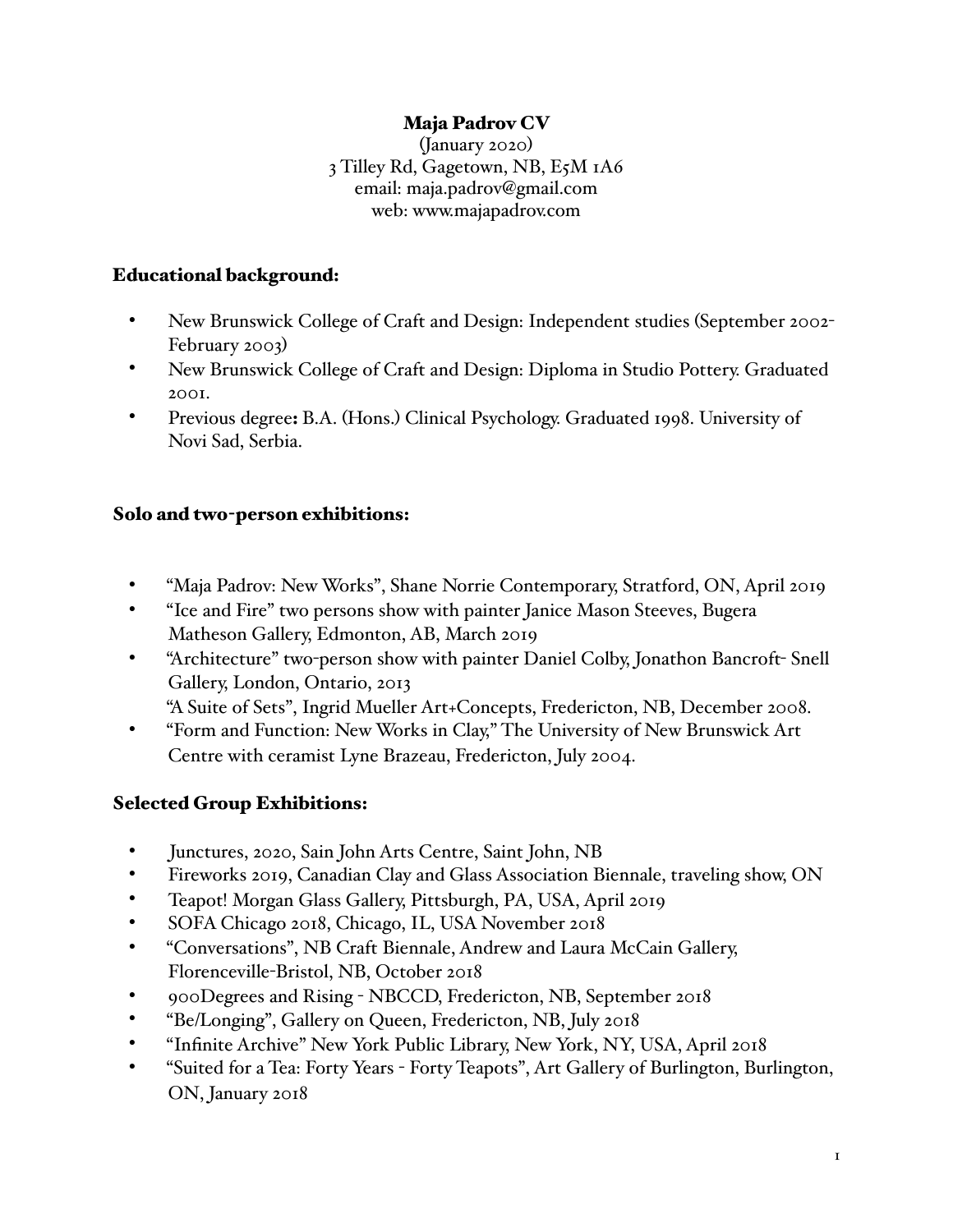- "Anatomy of a Collector", Tom Thomson Art Gallery, Owen Sound, ON, January 2018
- FORM Miami, FL, USA, December 2017
- SOFA Chicago 2017, IL, USA, November 2017
- "Dish" Medalta, Medinicne Hat, AB, October 2017
- Zagreb Clay Fest, Zagreb, Croatia, September 2017
- Triennale of Silicate Arts, International Centre for Ceramics, Kecskemet, Hungary, September 2017
- Art and Form, Studio 21 Fine Art, Halifax, NS, July, 2017
- Fireworks 2017, Canadian Clay and Glass Association Biennale, Museum London, London, ON, June 2017
- "Groundworks", Shane Norrie Contemporary, Stratford, ON, March, 2017
- SOFA Chicago 2016, Chicago, IL, USA, November 2016
- VI BICMA International Ceramics Biennal of Marratxi, Marratxi Majorca, Spain, October 2016
- University of Northern Florida International Ceramics Exhibition, Jacksonville, FL, USA, September 2016
- "Crawling Amazing Skin", The Cultural Association Passepartout Faenza, Faenza, Italy, September 2016
- "Cheers!", Medalta International Exhibition of celebratory drinking vessels, Medicine Hat, Alberta, September 2016
- "Matter of Clay", Jonathon Bancroft-Snell Gallery, London, ON, August, 2016
- 6th Annual Workhouse Clay International 2016, Workhouse Art Centre, Lorton, Virginia, USA, August 2016
- 2016 Taiwan Ceramic Biennale, Taipei City Museum, Taipei, Taiwan, July 2016
- "Spectrum", New Brunswick Craft Council Biennale, Sunbury Shores Arts and Nature Centre, St. Andrews, New Brunswick, April 2016
- Fireworks 2015, Canadian Clay and Glass Associacion, Exhibition, Hamilton, Ontario, 2015
- "Under Cover", Jonathon Bancroft-Snell Gallery, London, Ontario, 2015
- "Coast to Coast to Coast", Selections from the Art Gallery of Burlington Permanent Collection of contemporary Canadian Ceramics, Burlington, Ontario, 2014
- "New Function/Non-Function: Design as Exploration", Canadian Clay and Glass Gallery, Waterloo, Ontario, 2014
- "Transforming Earth, Shaping Fire: New Brunswick Women in Ceramic Art", Andrew and Laura McCain Gallery, Florenceville-Bristol, New Brunswick, 2014
- "Confluence", Faculty Exhibition, New Brunswick College of Craft and Design, 2013
- "Hot Mud: A National Survey of Emerging Canadian Ceramic Artists", Burlington Art Centre, Burlington, Ontario, 2013
- New Brunswick Craft Biennale, Dieppe and Fredericton, 2013-2014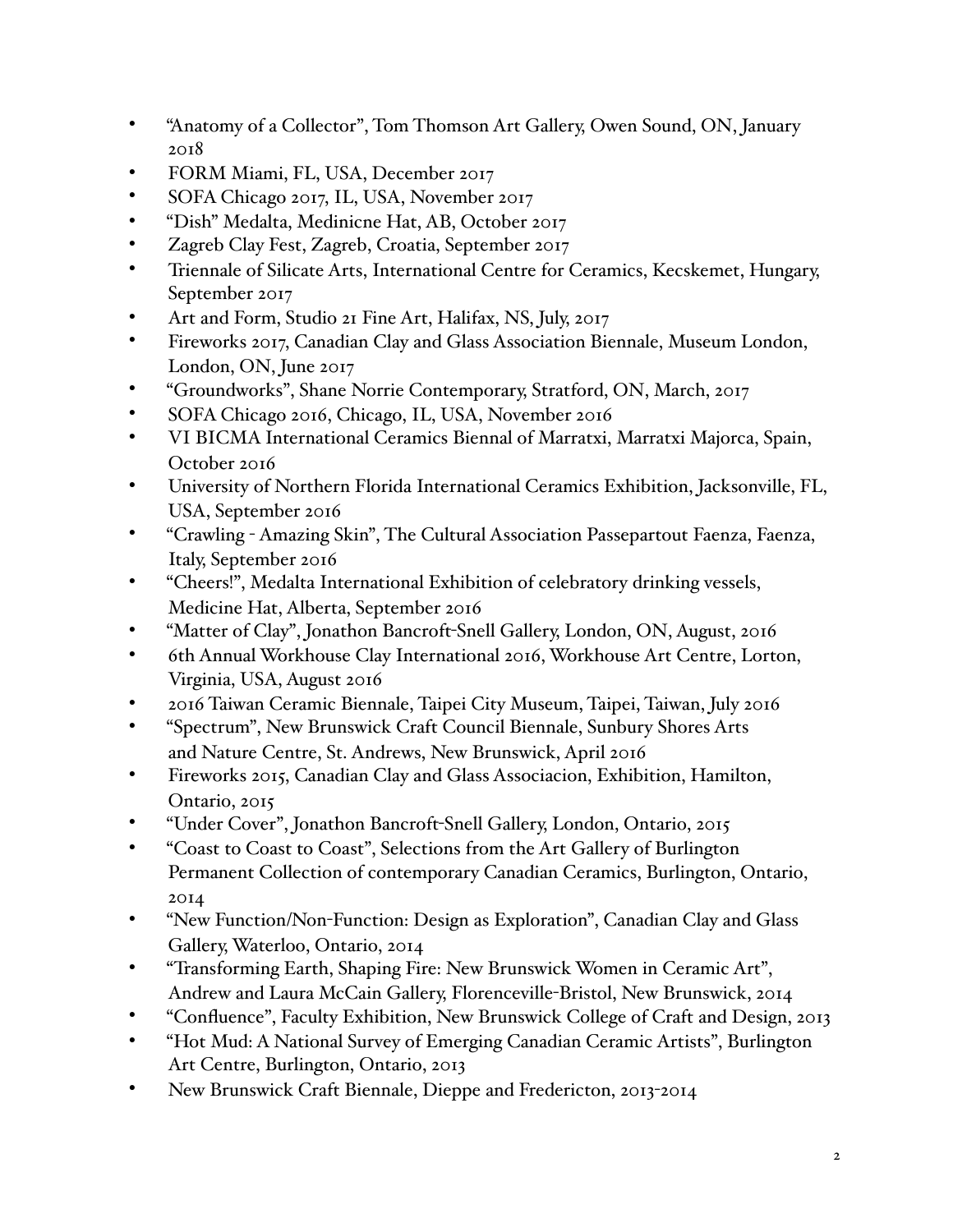- "Crazy Teapot" Vallauris Institute of The Arts, Vallauris, France, 2013
- New Brunswick Craft Biennale, Fredericton, 2011
- Artists in residence exhibition, Galerie Aqui Siam Ben, Vallauris, France, 2011
- "Iwano Project", Museum of Contemporary Art of Vojvodina, Novi Sad, Serbia, 2011
- "Passing the Torch", NB Craft Council Gallery, Fredericton, NB, 2010
- "Architecture", NB Crafts Council Gallery, Fredericton, NB, 2009
- "Materialize: Contemporary Craft in New Brunswick", Beaverbrook Art Gallery, Fredericton, 2007

# Collections:

- Yingge Taipei Ceramic Museum, New Taipei City, Taiwan
- International Ceramics Stuadio, Kecskemet, Hungary
- New Brunswick College of Craft and Design, Fredericton, New Brunswick
- Art Gallery of Burlington, Burlington, Ontario
- Artist in Residence Vallauris, Vallauris, France
- Iwano Project, Novi Sad, Serbia/Japan

### Awards, Grants, Scholarships:

- Marie Helene Allain Felowship, Sheila Hugh Mackay Foundation, June 2018
- Honourable Mention, "Dish" Medalta, November 2017
- Travel Grant SOFA Chicago, Department of Tourism, Culture and Heritage, NB, November 2017
- Silver Plaque, Zagreb Clay Fest, Croatia, September 2017
- Fireworks 2017, Design Award, June, 2017
- New Brunswick Arts Board Creation Grant (B), 2017
- Canada Council for the Arts Travel Grant, Taipei Ceramics Biennale, New Taipei City, Taiwan, July 2016
- New Brunswick Arts Board Travel Grant, Taipei Ceramics Biennale, New Taipei City, Taiwan , July 2016
- Fireworks 2015, Founders Merit Award, May 2015
- New Brunswick Arts Board Creation Grant (B), 2014
- New Brunswick Arts Board Travel Grant, SOFA Chicago, 2012.
- New Brunswick Arts Board Creation Grant (B), 2011.
- New Brunswick Arts Board Travel Grant, 2011: Artist in Residence, Vallauris, France.
- New Brunswick Arts Board Travel Grant, 2009: Greenwich House Pottery New York.
- New Brunswick Arts Board Creation Grant (B), 2006.
- New Brunswick Arts Board Emerging Artist Grant, 2003.
- Susan Vida Judah Travel Grant, May 2001: La Meridiana, Certaldo, Italy.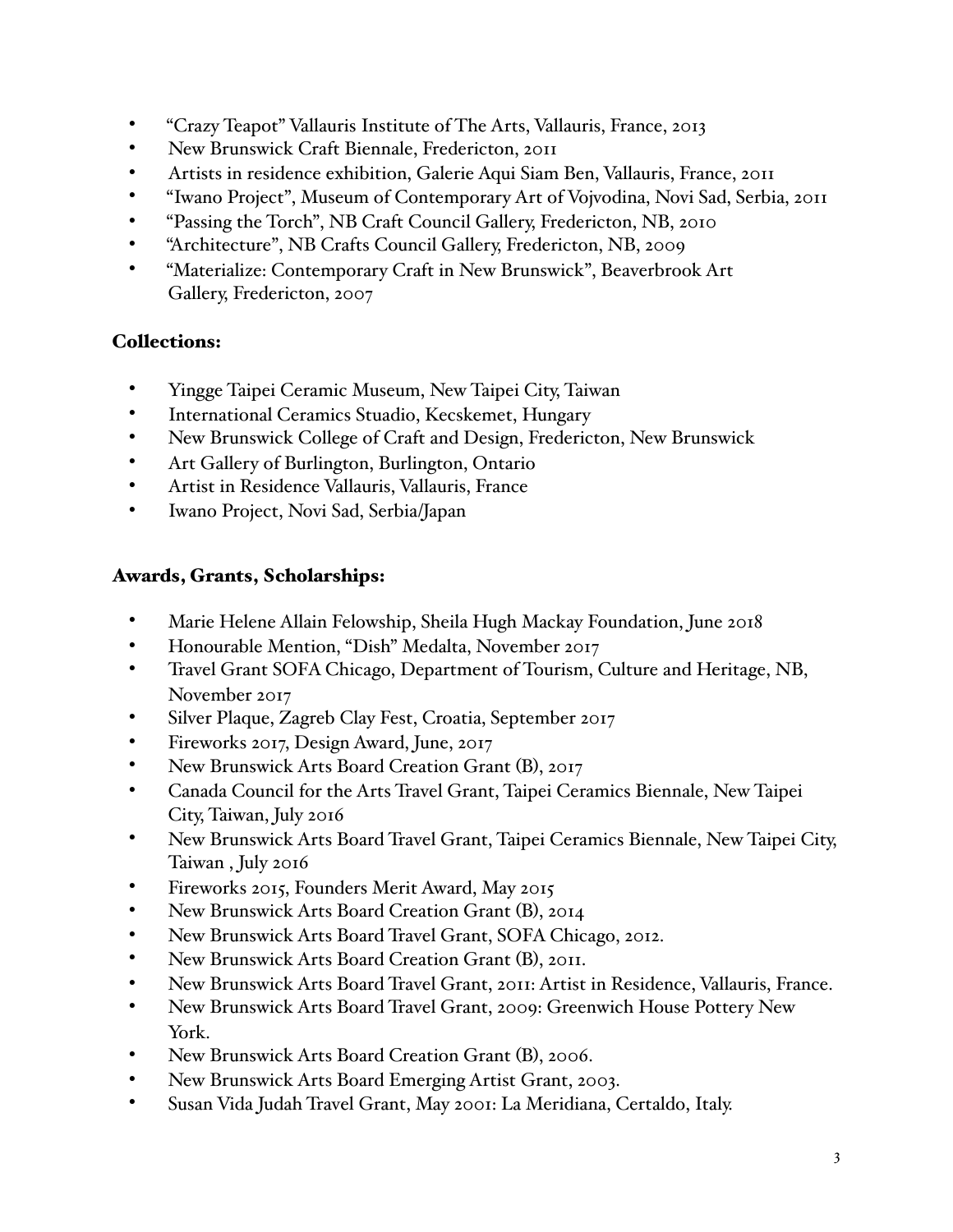- NB Craft Foundation Professional Development Grant, May 2001.
- New Brunswick Arts Board Arts Scholarship, May 2000.
- Mary Otts Donaldson Award (formerly the NB Crafts Council Merit Award), May 2000

### Professional experience:

- Artist in Residence, Maker's Residency, Art Gallery of Burlington, ON, September 2017
- Artist in Residence, International Ceramic Centre, Kecskemet, Hungary, June 2015
- Part time instructor at New Brunswick College of Craft and Design, 2010-2017
- Artist in Residence, Vallauris, France, June 2011
- Full-time studio potter since 2003
- Artist in Residence, Fredericton Arts Alliance, July 2003

### Publications:

- **•** *Studio Magazine*, printed edition, Portfolio Section (October 2019)
- **•** *Technologie des materiaux ceramiques*, Mimi L. Bellau (Éditeur Claude Bellau, Quebec, 2017)
- **•** *Suited to a Tea 40 Years 40 Teapots,* Catalogue of exhibition from a Permanent Collection at The Burlington Art Gallery (Burlington, ON, 2018)
- **•** *SOFA Chicago 2017 Catalogue* (Chicago IL, November 2017)
- *Created Here online and printed edition* (New Brunswick, December, 2016)
- *VI BICMA Catalogue of the VI International Ceramics Biennale*, Marratxi, Spain (October 2016)
- *Concept Catalogue of the 2016 Taiwan Ceramic Biennale* (Taipei City Museum, July 2016)
- *Fireworks 2015*, Catalogue of Exhibition organized by FUSION: The Ontario Clay and Glass Association (Dundas, Ontario, 2015)
- *Coast to Coast to Coast.* Catalogue of exhibition from the permanent collection at Burlington Art Gallery (Burlington, Ontario, 2014).
- *Ceramics Monthly*, online edition, Exposure Section (November 2013)
- *Hot Mud: A National Survey of Emerging Canadian Ceramic Artists. Catalogue of exhibition* at the Burlington Art Gallery (Burlington, Ontario, 2013)
- *500 Teapots* (Lark Books, Asheville, North Carolina, 2013).
- *Biennale 2011*. Catalogue of New Brunswick Crafts Council (Fredericton, NB, 2011)
- *The Iwano Project X*. Catalogue of Iwano Project (Novi Sad, Serbia/Japan, 2010)
- *Materialize: Contemporary Craft in New Brunswick*. Catalogue of Beaverbrook Art Gallery exhibition (New Brunswick Crafts Council, Fredericton, 2007).

# **Jurying:**

- 2016: New Brunswick Arts Board Creation Grants
- 2014: New Brunswick Arts Board Excellence Award